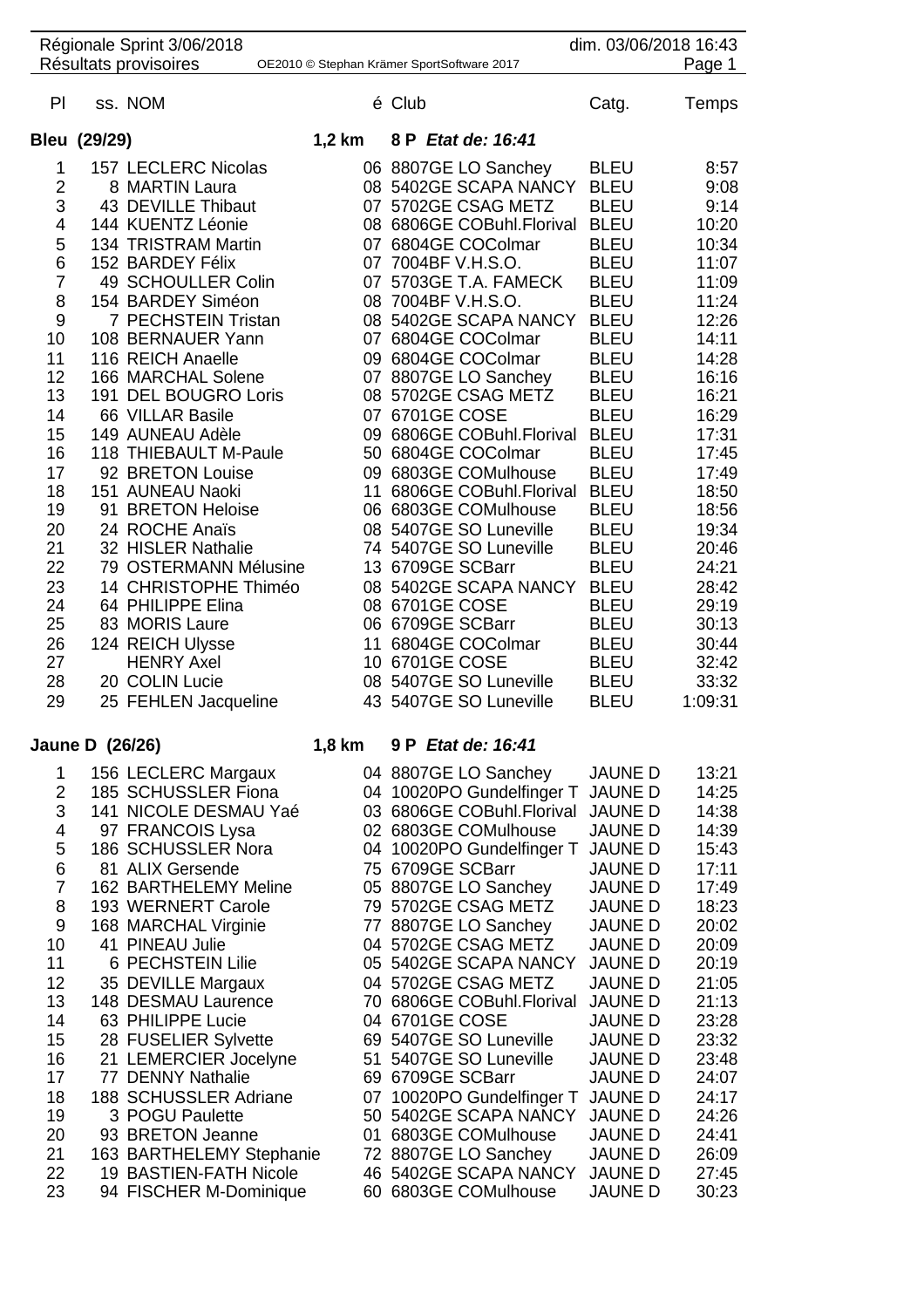| Régionale Sprint 3/06/2018<br>dim. 03/06/2018 16:43<br>Résultats provisoires<br>Page 2<br>OE2010 © Stephan Krämer SportSoftware 2017 |                                                    |        |                                                |                              |                |  |  |
|--------------------------------------------------------------------------------------------------------------------------------------|----------------------------------------------------|--------|------------------------------------------------|------------------------------|----------------|--|--|
| PI                                                                                                                                   | ss. NOM                                            |        | é Club                                         | Catg.                        | Temps          |  |  |
|                                                                                                                                      | Jaune D (26/26)                                    | 1,8 km | 9 P Etat de: 16:41                             |                              |                |  |  |
| 24                                                                                                                                   | 9 MARTIN Céline                                    |        | 75 5402GE SCAPA NANCY                          | <b>JAUNE D</b>               | 30:50          |  |  |
| 25                                                                                                                                   | 56 BEHR Elisabeth                                  |        | 59 5703GE T.A. FAMECK                          | <b>JAUNE D</b>               | 37:58          |  |  |
| 26                                                                                                                                   | 15 JEANNOT Sabine                                  |        | 58 5402GE SCAPA NANCY                          | <b>JAUNE D</b>               | 42:48          |  |  |
|                                                                                                                                      | <b>Orange D (52/52)</b>                            |        | 2,5 km 12 P Etat de: 16:41                     |                              |                |  |  |
| 1                                                                                                                                    | 190 TOIVONEN Alma                                  |        | 96 10020PO Gundelfinger T                      | <b>ORANG</b>                 | 15:34          |  |  |
| $\overline{2}$<br>3                                                                                                                  | 38 MORLON Marie<br>61 VILLAR Alix                  |        | 67 5702GE CSAG METZ<br>03 6701GE COSE          | <b>ORANG</b><br><b>ORANG</b> | 16:17<br>16:24 |  |  |
| $\overline{\mathbf{4}}$                                                                                                              | 73 GRIESBAUM Luisa                                 |        | 96 6707GE ASOP Erstein                         | <b>ORANG</b>                 | 17:22          |  |  |
| 5                                                                                                                                    | 71 JAEGER Meike                                    |        | 71 6707GE ASOP Erstein                         | <b>ORANG</b>                 | 18:17          |  |  |
| 6                                                                                                                                    | 55 VANEL Elise                                     |        | 99 5703GE T.A. FAMECK                          | <b>ORANG</b>                 | 18:25          |  |  |
| $\overline{7}$                                                                                                                       | 39 MARCHESIN Sylvie                                |        | 57 5702GE CSAG METZ                            | <b>ORANG</b>                 | 18:44          |  |  |
| 8                                                                                                                                    | 133 DALIBARD Mélanie                               |        | 03 6804GE COColmar                             | <b>ORANG</b>                 | 18:47          |  |  |
| 9<br>10                                                                                                                              | 30 BOLZER Marie<br>36 PINEAU Léa                   |        | 98 5407GE SO Luneville<br>02 5702GE CSAG METZ  | <b>ORANG</b><br><b>ORANG</b> | 18:59<br>19:02 |  |  |
| 11                                                                                                                                   | 121 LATASTE Lucie                                  |        | 02 6804GE COColmar                             | <b>ORANG</b>                 | 19:26          |  |  |
| 12                                                                                                                                   | 18 VIGNERON Maeva                                  | 01     | 5402GE SCAPA NANCY                             | <b>ORANG</b>                 | 19:37          |  |  |
| 13                                                                                                                                   | 132 TRISTRAM Rachel                                |        | 75 6804GE COColmar                             | <b>ORANG</b>                 | 19:38          |  |  |
| 14                                                                                                                                   | 143 KORCHAK Lena                                   |        | 62 6806GE COBuhl.Florival                      | <b>ORANG</b>                 | 19:50          |  |  |
| 15<br>16                                                                                                                             | 130 WACK Isabelle<br>88 FRANCOIS Aline             |        | 63 6804GE COColmar<br>73 6803GE COMulhouse     | <b>ORANG</b><br><b>ORANG</b> | 20:07<br>20:26 |  |  |
| 17                                                                                                                                   | 47 DEVILLE Stéphanie                               |        | 79 5702GE CSAG METZ                            | <b>ORANG</b>                 | 20:33          |  |  |
| 18                                                                                                                                   | 52 SEGONDY Agnes                                   |        | 69 5703GE T.A. FAMECK                          | <b>ORANG</b>                 | 21:16          |  |  |
| 19                                                                                                                                   | 171 CREUSAT Fanny                                  |        | 71 8809GE HVO                                  | <b>ORANG</b>                 | 21:33          |  |  |
| 20<br>21                                                                                                                             | <b>48 VAGNER Christine</b><br>164 SOUVAIS Patricia |        | 53 5702GE CSAG METZ                            | <b>ORANG</b><br><b>ORANG</b> | 21:34<br>21:49 |  |  |
| 22                                                                                                                                   | 145 KUENTZ Anne                                    | 71     | 86 8807GE LO Sanchey<br>6806GE COBuhl.Florival | <b>ORANG</b>                 | 22:23          |  |  |
| 23                                                                                                                                   | 107 BERNAUER Laurence                              |        | 74 6804GE COColmar                             | <b>ORANG</b>                 | 22:43          |  |  |
| 24                                                                                                                                   | 180 SCHERRER Monika                                |        | 60 10011PO OLG BASEL                           | <b>ORANG</b>                 | 22:57          |  |  |
| 25                                                                                                                                   | 99 RAVENEL Fanny                                   |        | 92 6804GE COColmar                             | <b>ORANG</b>                 | 23:18          |  |  |
| 26<br>27                                                                                                                             | 86 THIERRY Elodie<br>2 PECHSTEIN Alice             |        | 78 6803GE COMulhouse<br>77 5402GE SCAPA NANCY  | <b>ORANG</b><br><b>ORANG</b> | 23:32<br>24:33 |  |  |
| 27                                                                                                                                   | 142 RISBEC Emeline                                 |        | 75 6806GE COBuhl.Florival                      | <b>ORANG</b>                 | 24:33          |  |  |
| 29                                                                                                                                   | 117 REICH Elise                                    |        | 79 6804GE COColmar                             | <b>ORANG</b>                 | 24:46          |  |  |
| 30                                                                                                                                   | 184 WURTZ REGINA                                   |        | 58 10013PO Non licencié                        | <b>ORANG</b>                 | 24:53          |  |  |
| 31                                                                                                                                   | 45 CORDIER Céline                                  |        | 88 5702GE CSAG METZ                            | <b>ORANG</b>                 | 25:36          |  |  |
| 32<br>33                                                                                                                             | 31 COLIN Anais<br>96 FISCHER Christiane            |        | 01 5407GE SO Luneville<br>51 6803GE COMulhouse | <b>ORANG</b><br><b>ORANG</b> | 25:43<br>25:55 |  |  |
| 34                                                                                                                                   | 44 PINEAU Noelle                                   |        | 72 5702GE CSAG METZ                            | <b>ORANG</b>                 | 26:05          |  |  |
| 35                                                                                                                                   | 29 BOLZER Véronique                                |        | 64 5407GE SO Luneville                         | <b>ORANG</b>                 | 27:36          |  |  |
| 36                                                                                                                                   | 137 SCHELCHER Ginette                              |        | 61 6806GE COBuhl.Florival                      | <b>ORANG</b>                 | 27:38          |  |  |
| 37                                                                                                                                   | 53 SCHOULLER Coralie                               |        | 77 5703GE T.A. FAMECK                          | <b>ORANG</b>                 | 27:45          |  |  |
| 38<br>39                                                                                                                             | 89 JOLY Mauricette<br>68 HENRY Stéphanie           |        | 59 6803GE COMulhouse<br>77 6701GE COSE         | <b>ORANG</b><br><b>ORANG</b> | 28:31<br>28:39 |  |  |
| 40                                                                                                                                   | 109 RAVENEL Veronique                              |        | 64 6804GE COColmar                             | <b>ORANG</b>                 | 28:56          |  |  |
| 41                                                                                                                                   | 139 GREVET Claudie                                 |        | 60 6806GE COBuhl.Florival                      | <b>ORANG</b>                 | 30:28          |  |  |
| 42                                                                                                                                   | 153 BARDEY Mélanie                                 |        | 81 7004BF V.H.S.O.                             | <b>ORANG</b>                 | 31:04          |  |  |
| 43                                                                                                                                   | 174 VAXELAIRE Karine                               |        | 69 8809GE HVO                                  | <b>ORANG</b>                 | 31:59          |  |  |
| 44<br>45                                                                                                                             | 26 SAINT-SIMON Nathalie<br>115 LATASTE Jana        |        | 71 5407GE SO Luneville<br>66 6804GE COColmar   | <b>ORANG</b><br><b>ORANG</b> | 32:32<br>32:44 |  |  |
| 46                                                                                                                                   | 110 POTVIN Anja                                    |        | 69 6804GE COColmar                             | <b>ORANG</b>                 | 33:05          |  |  |
| 47                                                                                                                                   | 34 THIEBAUT Evelyne                                |        | 54 5702GE CSAG METZ                            | <b>ORANG</b>                 | 37:23          |  |  |
| 48                                                                                                                                   | 138 SUTTER Odile                                   |        | 57 6806GE COBuhl.Florival                      | <b>ORANG</b>                 | 37:37          |  |  |
| 49                                                                                                                                   | 82 MORIS Céline                                    |        | 78 6709GE SCBarr                               | <b>ORANG</b>                 | 38:11          |  |  |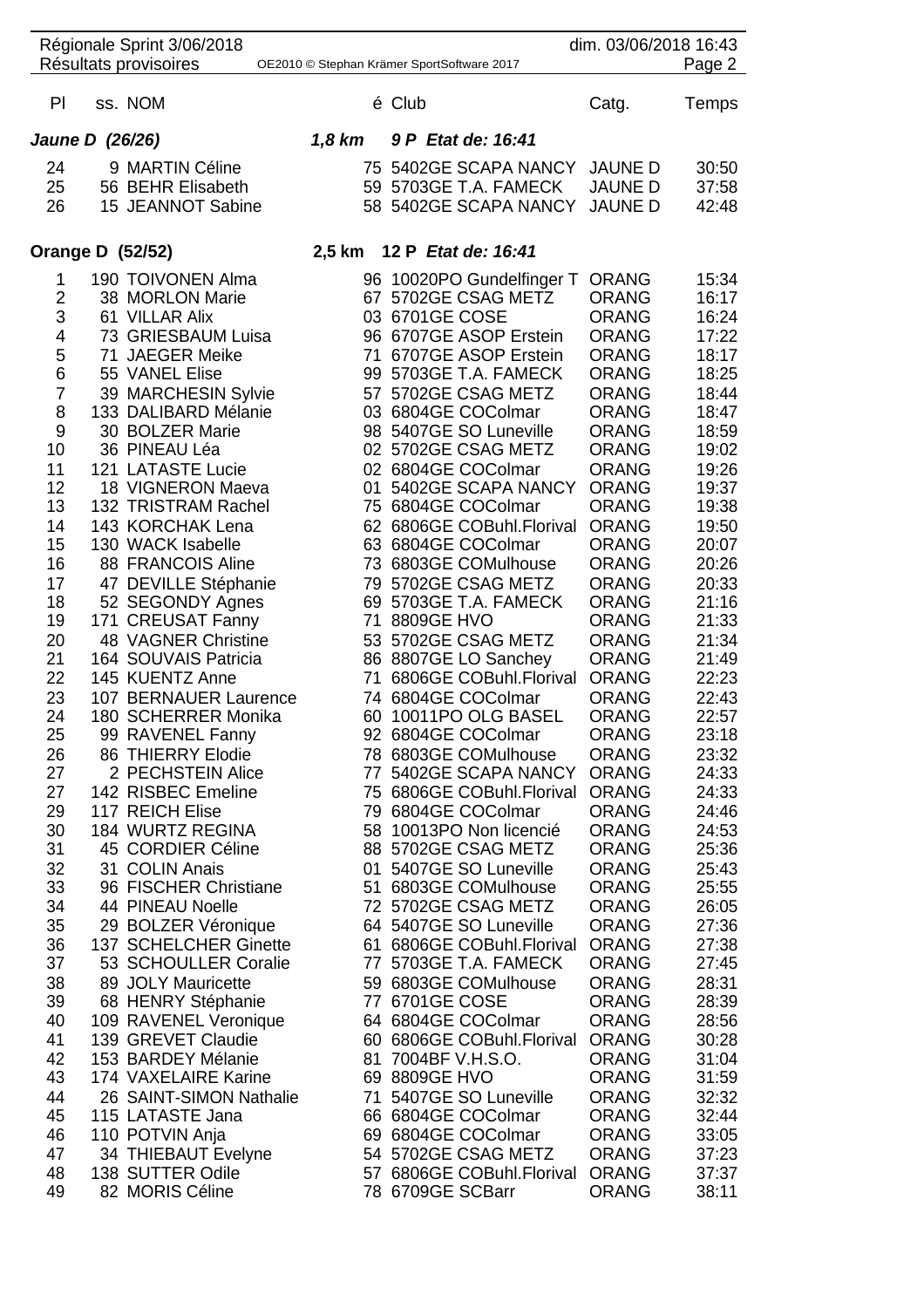|                         | Résultats provisoires | Régionale Sprint 3/06/2018   | OE2010 © Stephan Krämer SportSoftware 2017         |              | dim. 03/06/2018 16:43<br>Page 3 |
|-------------------------|-----------------------|------------------------------|----------------------------------------------------|--------------|---------------------------------|
|                         |                       |                              |                                                    |              |                                 |
| PI.                     | ss. NOM               |                              | é Club                                             | Catg.        | Temps                           |
|                         | Orange D (52/52)      | $2,5$ km                     | 12 P Etat de: 16:41                                |              |                                 |
| 50                      |                       | 176 DODIN Genevieve          | 48 8809GE HVO                                      | <b>ORANG</b> | 39:31                           |
| 51                      |                       | 112 RAVENEL Manon            | 89 6804GE COColmar                                 | <b>ORANG</b> | 58:53                           |
|                         |                       | 62 VILLAR Isabelle           | 68 6701GE COSE                                     | <b>ORANG</b> | pm                              |
|                         | Orange H (76/76)      | 3,0 km                       | 11 P Etat de: 16:41                                |              |                                 |
| 1                       |                       | 170 VAXELAIRE Hugo           | 98 8809GE HVO                                      | Orange       | 14:58                           |
| 2                       |                       | <b>DISCHER Romain</b>        | 02 5703GE T.A. FAMECK                              | Orange       | 15:25                           |
| 3                       |                       | 175 CREUSAT Nils             | 99 8809GE HVO                                      | Orange       | 15:59                           |
| $\overline{\mathbf{4}}$ |                       | 58 VILLAR Christophe         | 66 6701GE COSE                                     | Orange       | 16:01                           |
| 5                       |                       | 69 PHILIPPE Renaud           | 70 6701GE COSE                                     | Orange       | 16:07                           |
| 6                       |                       | 131 TRISTRAM Antoine         | 74 6804GE COColmar                                 | Orange       | 16:11                           |
| $\overline{7}$          |                       | 135 LATASTE Pierre           | 67 6804GE COColmar                                 | Orange       | 16:23                           |
| 8                       |                       | <b>WITZEL Wieland</b>        | 10012PO Non licencié                               | Orange       | 16:48                           |
| 9                       |                       | 160 BARTHELEMY Christophe    | 74 8807GE LO Sanchey                               | Orange       | 16:49                           |
| 10                      |                       | 192 SILVESTRE Arthur         | 02 5402GE SCAPA NANCY                              | Orange       | 16:52                           |
| 11                      |                       | 42 PINEAU Laurent            | 72 5702GE CSAG METZ                                | Orange       | 17:34                           |
| 12                      |                       | 65 PHILIPPE Eudes            | 67 6701GE COSE                                     | Orange       | 17:35                           |
| 13                      |                       | 114 GOETTMANN Thomas         | 95 6804GE COColmar                                 | Orange       | 17:45                           |
| 14                      |                       | 1 MARTIN Pascal              | 69 5402GE SCAPA NANCY                              | Orange       | 17:49                           |
| 15                      |                       | 104 DALIBARD Nicolas         | 74 6804GE COColmar                                 | Orange       | 17:58                           |
| 16                      |                       | 105 GOETTMANN Pierre-Aimé    | 92 6804GE COColmar                                 | Orange       | 18:29                           |
| 17                      |                       | 4 ALLE Paul                  | 56 5402GE SCAPA NANCY                              | Orange       | 18:35                           |
| 18                      |                       | 75 BERGER Magnus             | 61 6707GE ASOP Erstein                             | Orange       | 18:39                           |
| 19                      |                       | 182 DUCHON Alban             | 97 10012PO Non licencié                            | Orange       | 18:41                           |
| 20                      |                       | 103 MEYER Kirian             | 84 6804GE COColmar                                 | Orange       | 18:46                           |
| 21                      |                       | 122 LATASTE Mathias          | 04 6804GE COColmar                                 |              |                                 |
| 22                      |                       | 187 SCHUSSLER Thomas         |                                                    | Orange       | 18:53<br>19:01                  |
| 23                      |                       | 16 FRANQUE Lionel            | 72 10020PO Gundelfinger T<br>88 5402GE SCAPA NANCY | Orange       | 19:12                           |
|                         |                       |                              |                                                    | Orange       |                                 |
| 24                      |                       | 179 RAMSTEIN Reto            | 52 10011PO OLG BASEL                               | Orange       | 19:16                           |
| 25                      |                       | 12 FATH Jean-Marie           | 54 5402GE SCAPA NANCY                              | Orange       | 19:20                           |
| 26                      |                       | 136 HANAUER Jean Marie       | 64 6806GE COBuhl.Florival                          | Orange       | 19:22                           |
| 27                      |                       | 23 BLONDEAU-TOINY Célian     | 06 5407GE SO Luneville                             | Orange       | 19:27                           |
| 28                      |                       | <b>76 OSTERMANN Frederic</b> | 73 6709GE SCBarr                                   | Orange       | 19:29                           |
| 29                      |                       | 10 PECHSTEIN Ulrich          | 78 5402GE SCAPA NANCY                              | Orange       | 19:30                           |
| 29                      |                       | 90 FRANCOIS Gerald           | 73 6803GE COMulhouse                               | Orange       | 19:30                           |
| 31                      |                       | 177 CUNIN Bruno              | 74 9006BF RAMBO                                    | Orange       | 19:34                           |
| 32                      |                       | 100 REICH Yann               | 77 6804GE COColmar                                 | Orange       | 19:56                           |
| 33                      |                       | <b>155 BARRET Gilles</b>     | 78 7004BF V.H.S.O.                                 | Orange       | 20:04                           |
| 34                      |                       | <b>LICHTLE Samuel</b>        | 10012PO Non licencié                               | Orange       | 20:28                           |
| 35                      |                       | 150 AUNEAU Benjamin          | 86 6806GE COBuhl.Florival                          | Orange       | 20:29                           |
| 36                      |                       | <b>WITZEL Michael</b>        | 10012PO Non licencié                               | Orange       | 20:30                           |
| 37                      |                       | 84 JOLY Thierry              | 61 6803GE COMulhouse                               | Orange       | 20:34                           |
| 37                      |                       | 158 MARCHAL Gregory          | 74 8807GE LO Sanchey                               | Orange       | 20:34                           |
| 39                      |                       | 159 JOLY Cyril               | 77 8807GE LO Sanchey                               | Orange       | 20:40                           |
| 40                      |                       | 5 POGU Philippe              | 58 5402GE SCAPA NANCY                              | Orange       | 21:00                           |
| 41                      |                       | 126 RAVENEL Philippe         | 63 6804GE COColmar                                 | Orange       | 21:08                           |
| 42                      |                       | 51 SCHOULLER Olivier         | 69 5703GE T.A. FAMECK                              | Orange       | 21:14                           |
| 43                      |                       | 11 ONATE Jean-Jacques        | 71 5402GE SCAPA NANCY                              | Orange       | 21:19                           |
| 44                      |                       | 59 HENRY Stephane            | 71 6701GE COSE                                     | Orange       | 21:28                           |
| 45                      |                       | 140 NICOLE DESMAU Vital      | 01 6806GE COBuhl.Florival                          | Orange       | 21:42                           |
|                         |                       | 50 BOUSSER Thomas            | 97 5703GE T.A. FAMECK                              | Orange       | 21:42                           |
| 45                      |                       |                              |                                                    |              |                                 |
| 47                      |                       | 113 DUBOC Michel             | 56 6804GE COColmar                                 | Orange       | 21:46                           |

 $\overline{\phantom{0}}$